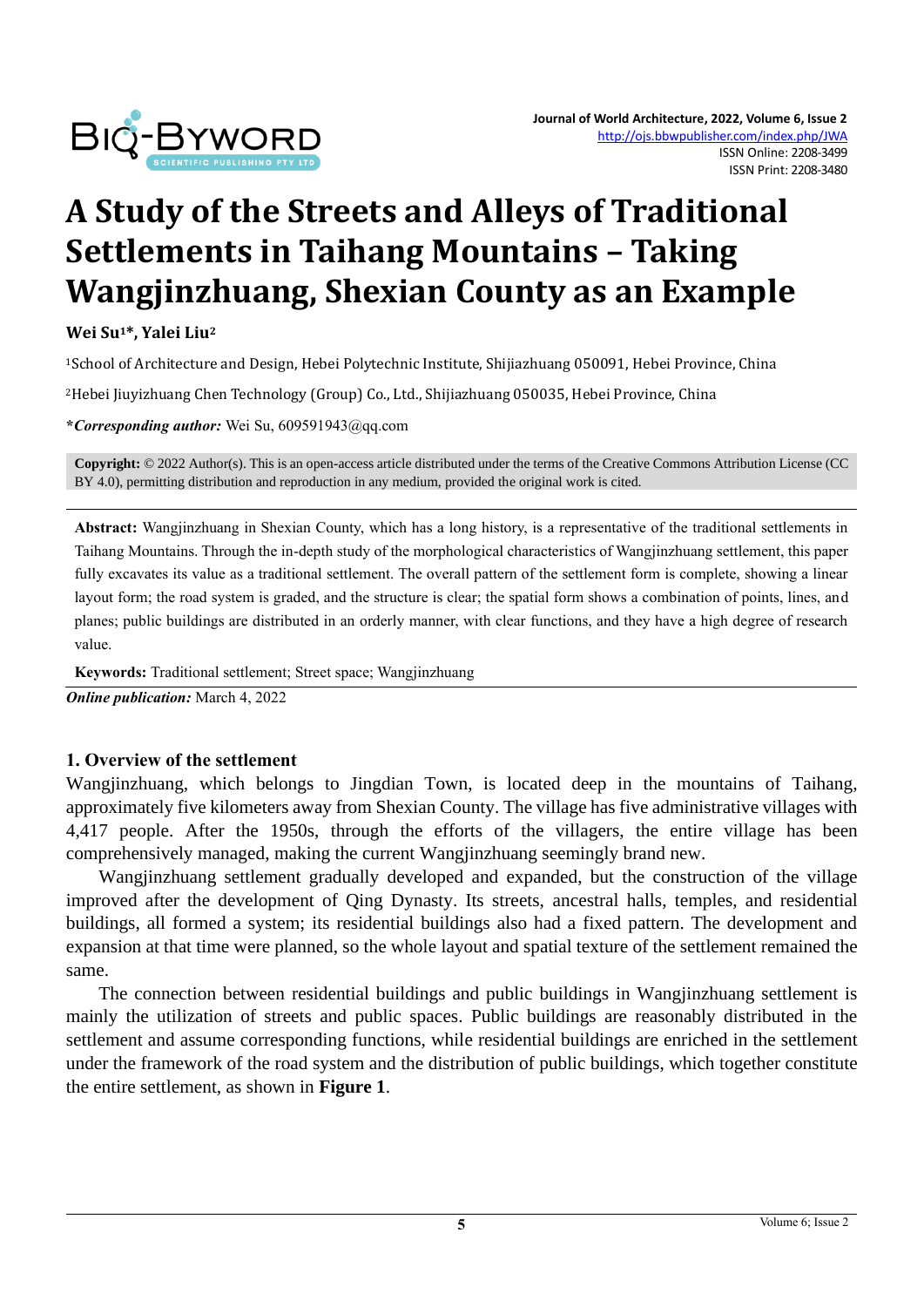

**Figure 1.** Wangjinzhuang settlement

On the north side of the main street, the buildings are densely distributed with abundant sunshine and a stone-slab street with unique space. Wangjinzhuang settlement gradually developed and expanded. The buildings are covered with mountains on both sides of the valley. The continuous extension to both ends of the main street will cause a deviation from the center, which is not easy to manage. Therefore, the linear layout of Wangjinzhuang is divided into five sections.

### **2. The street space of Wangjinzhuang settlement**

#### **2.1. The evolution of its street space**

In the changes of settlements, the traces of time are preserved in the spatial morphological characteristics of the settlements [1]. There are two modes of evolution of streets and alleys: (1) streets first, and then houses; streets are formed through the comprehensive effect of rational order and feng shui principles; (2) houses first, and then streets; this is formed through the development of natural geographical environment. Wangjinzhuang neither follows the evolution mode of streets and alleys followed by houses, nor the evolution mode of houses followed by streets and alleys, but with the increase of residential buildings, it is naturally enclosed and has both spirits of rationality and irrationality.

The buildings on both sides of the main street are the first level of the settlement (**Figure 2**). As the population grew, the scale of the settlement expanded. The lanes extended to both sides and the buildings on both sides form the second level of the settlement (**Figure 3**). The architectural style, material, and structure of the roads on the first level are relatively uniform, whereas the roadways extending upward on the second level are more diversified, with different lengths, twists, and turns. After long-term development and evolution, the road network of the current Wangjinzhuang settlement is formed. Wangjinzhuang's road classification is shown in **Figure 4**.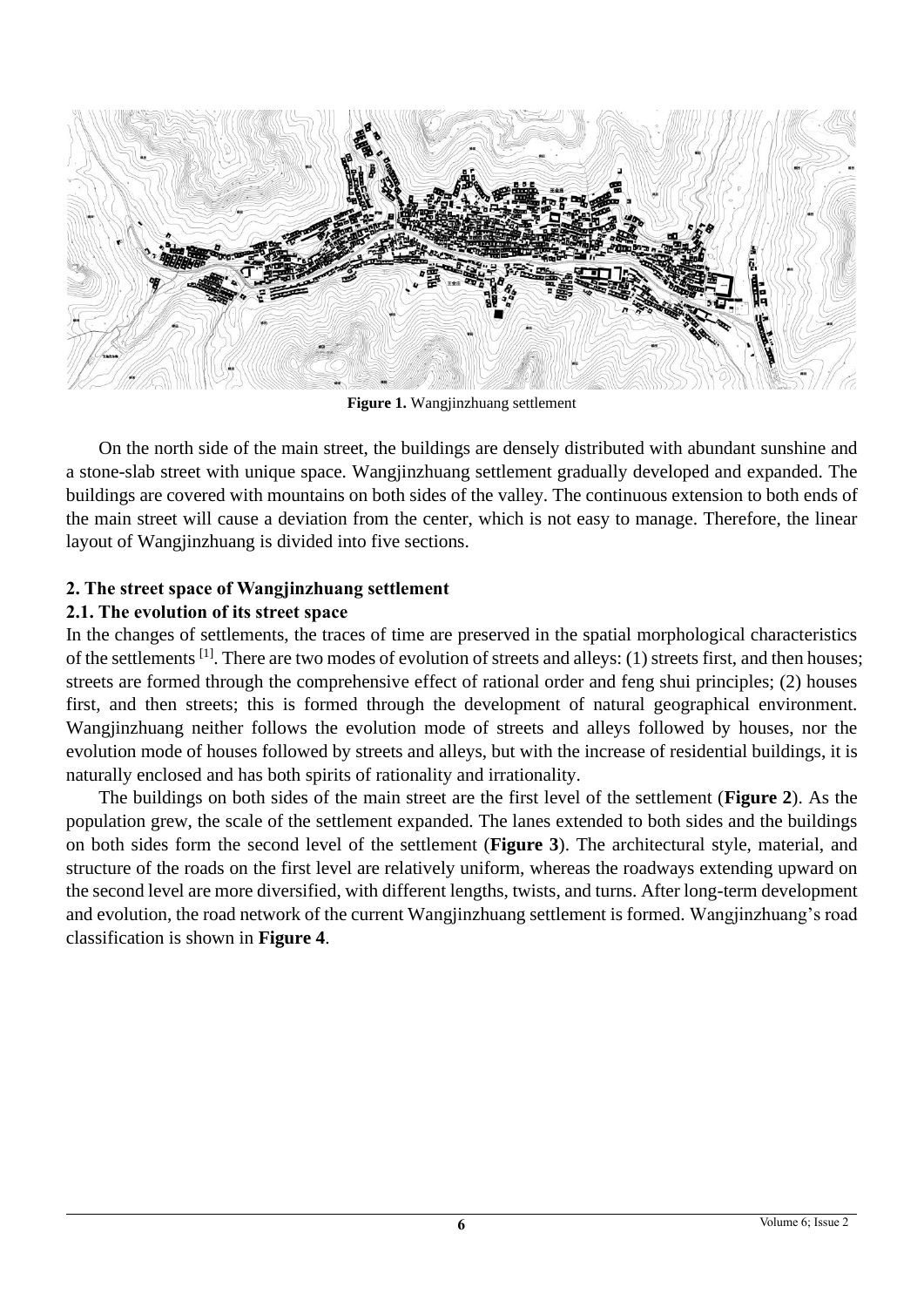



**Figure 2.** First-level street **Figure 3.** Second-level roadway



**Figure 4.** Wangjinzhuang's road classification

#### **2.2. Spatial composition of its streets**

The road system of Wangjinzhuang settlement consists of two levels. The first level is the main street that runs through the east and west of the settlement. The road is wide enough for motor vehicles to travel. The second level comprise of lanes connecting the main street and the buildings, leading to buildings on both sides of the main street. These dense lanes are organically cross-connected with the main street, forming the road network of the entire village.

The main street is 3.5-5 meters wide, with a height-to-width ratio of 1:3-1:2. This is related to the location and topography of the settlement. The main street runs through the entire settlement in the eastwest direction, winding along the mountain, forming the horizontal axis of the settlement, and dividing it into two parts: north and south.

The roadways connect the courtyards and the main street. Streets and alleys are the traffic space for the residents, and they are also the stage of life <sup>[2]</sup>. Their multiple functions ensue a changing and orderly form. The roadways in Wangjinzhuang can be divided into two types: traffic roadways and living roadways. Traffic roadways meet the daily traffic use of villagers, while living roadways directly connect courtyard spaces and can be used as public spaces. Most of the traffic lanes are relatively narrow, with width of less than 1 meter. The living roadways are access roadways for the villagers, in which the height-width ratio is relatively comfortable, and the interface is flexible and rich.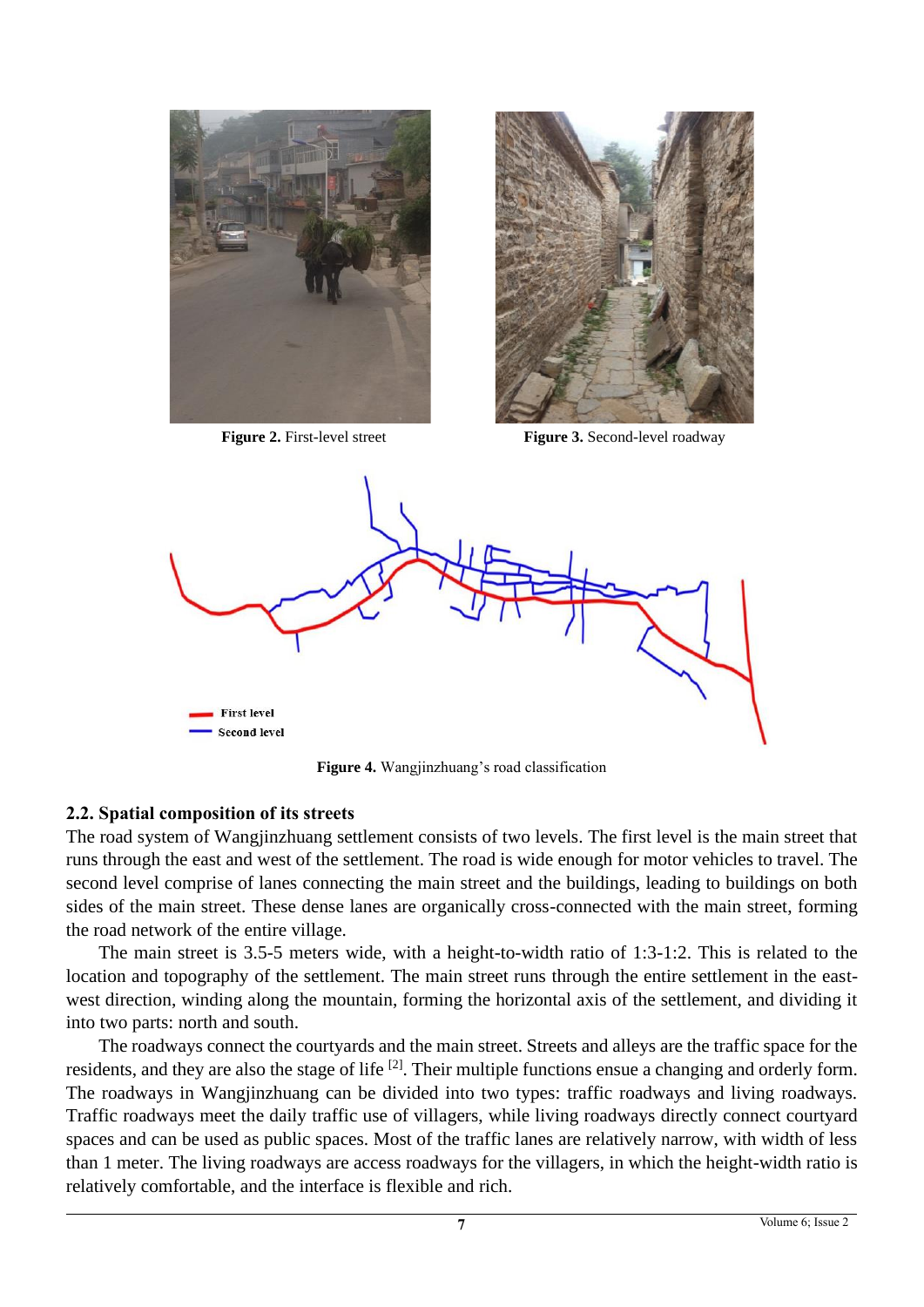## **2.3. Space nodes of its streets and alleys**

The streets and alleys of Wangjinzhuang settlement are neatly distributed, forming a fishbone-shaped street and road system. The spatial nodes of its roads include intersections of streets and alleys, courtyard entrance spaces, and public square spaces.

(1) Street intersection space

Streets and alleys are not simple straight lines, but the intersection of multiple lines, thus forming a multilevel road network system. The intersection of streets and alleys generate nodes. The intersection nodes of streets and alleys in Wangjinzhuang have three forms: T-shaped, Y-shaped, and intersections, among which T-shaped intersections are the main ones. Wangjinzhuang settlement is undulating and has distinct layers. Based on the three types of intersections, various types of intersection nodes with height differences are formed.

(2) Courtyard entrance space

The main constituent element of the settlement is the courtyard space, and the entrance of the courtyard becomes the transition space connecting the inside and outside of the courtyard  $[3]$ . The courtyard entrance space belongs to the street and alley, but it also belongs to the courtyard. Therefore, it has a dual nature of being public and private. When the entrance space of the courtyard is used as a public space, it is the main place for villagers to come together. Gathering in front of the door is one of the leisure activities of the villagers. The front part of the courtyard also provides a place for recreation.

(3) Public space

Based on the village records, the original development point of Wangjinzhuang was the Liu Family Courtyard (including the South Courtyard and the North Courtyard). It is the main activity place of the villagers. In settlements, most of the places for people to take part in social activities appear with the formation of public buildings, such as ancestral halls, temples, and theaters. Most of the public spaces in settlements are naturally formed. They are mostly open spaces in front of iconic buildings and are shaped irregularly, with relatively random spatial layout. The ancestral hall of Wangjinzhuang is located at the center of the settlement, and it is an important space for people to come together. After long-term development and planning, the open space in front of the ancestral hall has become more regular in shape, forming a small rectangular space.

## **3. The spatial form of Wangjinzhuang settlement**

Wangjinzhuang is surrounded by mountains. There are artificial forests and wild forests on the surrounding hillsides. The natural ecology is relatively intact. Walking in it is like walking in a "green world." Vibrant residential buildings can be seen in this greenery; the terraced fields integrated with the mountains are scattered, and the crops are colorful, changing along with the four seasons.

## **3.1. Point-shaped space**

Point-shaped space is the basic element that constitutes the settlement space. Point-shaped space includes circles, triangles, squares, polygons, and irregular shapes. The point-shaped space here refers to landscape elements, such as stone towers and water wells, in Wangjinzhuang settlement and the elements formed by them.

## **3.2. Linear-shaped space**

Linear-shaped space mainly refers to the layout structure of streets and alleys. The terrain of the settlement is complex, and the heights are scattered. Therefore, the shape of the streets and alleys also twists and turns according to the terrain, extending from the main street to both sides and forming a fishbone-like network structure. The main street is the widest in the settlement. The trend of the street is parallel to the contour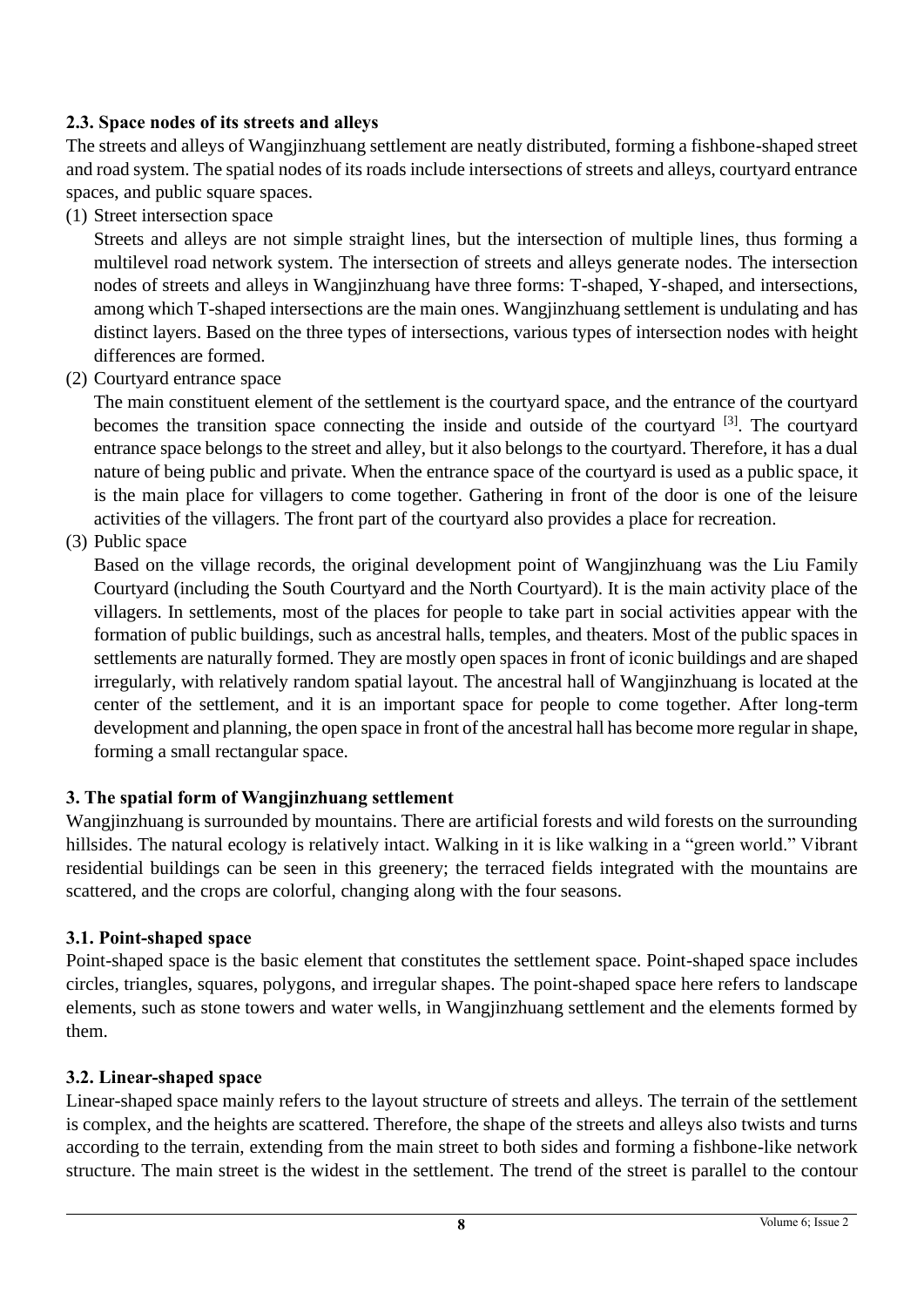line. Alleys are generally distributed perpendicular to each other and function to connect residential areas and the main street.

The features of linear-shaped space in Wangjinzhuang are as follows: the scale and height-width ratio of streets and alleys of different grades have different spatial characteristics; the turning point is large, which makes people look forward to the scenery after that.

## **3.3. Plane-shaped space**

Plane-shaped space is an important modeling element in settlement space, which includes regular polygon and irregular polygon <sup>[4]</sup>. The plane-shaped space in Wangjinzhuang settlement is generally a public open space, including the village entrance square, the open space enclosed by the ancestral hall, the Liu family compound, and the square in front of the theater.

## **4. Analysis of the public buildings in Wangjinzhuang settlement**

Residential buildings in settlements are living spaces for families, while public buildings are public spaces for collective activities, which are important parts of the settlement space. The public buildings in Wangjinzhuang provide residents with space for different purposes and play an irreplaceable role in their lives. Public buildings of different natures have different architectural features, enriching the overall pattern of the settlement.

The most typical public buildings in Wangjinzhuang are the ancestral hall, the stage, and the temple. These buildings provide an irreplaceable public place for social interaction in isolated and closed villages. They are also a concentrated reflection of local folk customs, architectural techniques, and artistic levels.

#### **5. Conclusion**

The composition of the settlement not only contains the physical environment, but also the material carrier of the residents' social life. The residential houses, streets, and public buildings in a settlement are the key elements that make up the order of the settlement, and they directly affect the morphological layout of the settlement. The linear overall layout structure of Wangjinzhuang creates a fishbone-shaped street system and a spatial structure combining points, lines, and planes. With its superior location along with rich historical and cultural resources, Wangjinzhuang has gradually formed a unique settlement.

#### **Funding**

Hebei Province Human Resources and Social Security Research Project (JRS-2021-3248).

#### **Disclosure statement**

The authors declare no conflict of interest.

## **References**

- [1] Tian K, Chen Y, 2021, Changes and Spatial Characteristics of Traditional Settlements in the Enyang Section of Micang Ancient Road. China Famous City, 35(12): 68-74. DOI: 10.19924/j.cnki.1674- 4144.2021.12.010
- [2] Zhou Z, Li H, Jiang W, 2021, Research on the Spatial Form of Traditional Settlement in Anyuan Village, Chongren County, Fuzhou City. Architecture and Culture, 2021(11): 230-231. DOI: 10.19875/j.cnki.jzywh.2021.11.086